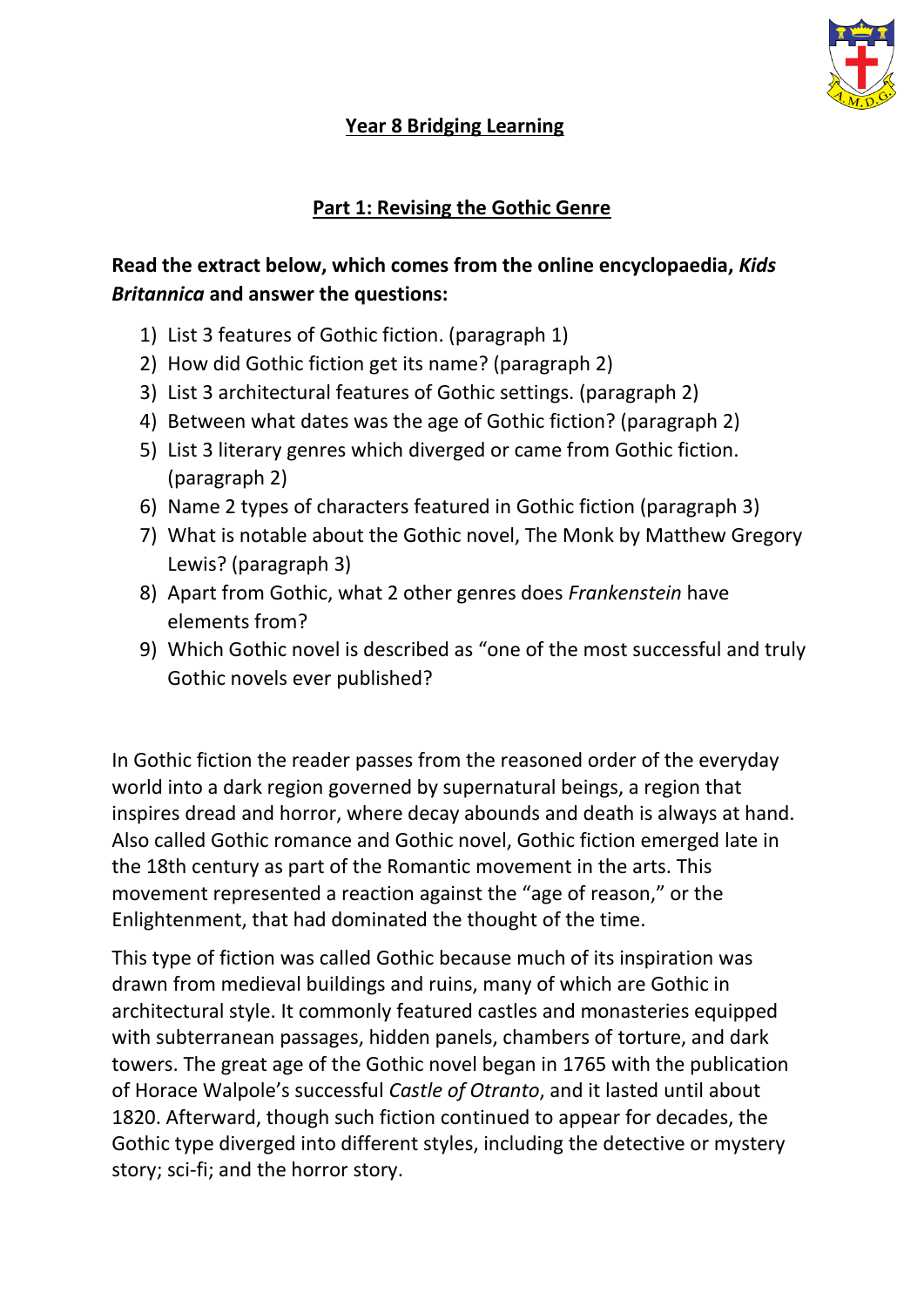

In Gothic fiction forces of evil predominate, usually in the person of a great villain. Opposed to these is a virtuous maiden who is at once repelled and attracted by the evil around her. In some of the novels virtue triumphs; in others the evil is so monumental that everything good in its path is destroyed, and then it destroys itself. One such story of great evil was *The Monk* (1796) by Matthew Gregory Lewis. Another of the popular early Gothic writers was Ann Radcliffe, whose *Mysteries of Udolpho* (1794) and *The Italian* (1797) are among the best examples of this fiction.

One early Gothic novel that has become a classic is

Shelley's *Frankenstein* (1818), which also has elements of science and horror fiction. At the end of the 19th century Bram Stoker wrote *Dracula* (1897), one of the most successful and truly Gothic novels ever published. In it, as in earlier Gothic novels, overwhelming evil in the person of the vampire Dracula confronts and nearly destroys the beautiful young woman who is attracted by his charm and repelled by his evil power.

# **Part 2: Moving from Traditional Gothic Fiction to Later Gothic Fiction**

#### **Task A:**

- **Use the information on the website to find out about 3 famous Gothic novels. In September you will read and study extracts from these novels.**
- **Complete the chart to show what happens in each novel. Read the statements and tick the novel each statement describes. <https://www.bbc.co.uk/bitesize/articles/zybytrd>**

| Statement                                          | Frankenstein | Jekyll and<br>Hyde | Woman in<br><b>Black</b> |
|----------------------------------------------------|--------------|--------------------|--------------------------|
| The main character has an<br>alter ego.            |              |                    |                          |
| A scientist tries to create a<br>perfect creature. |              |                    |                          |
| A character called Carew is<br>murdered.           |              |                    |                          |
| Revenge is an important<br>theme.                  |              |                    |                          |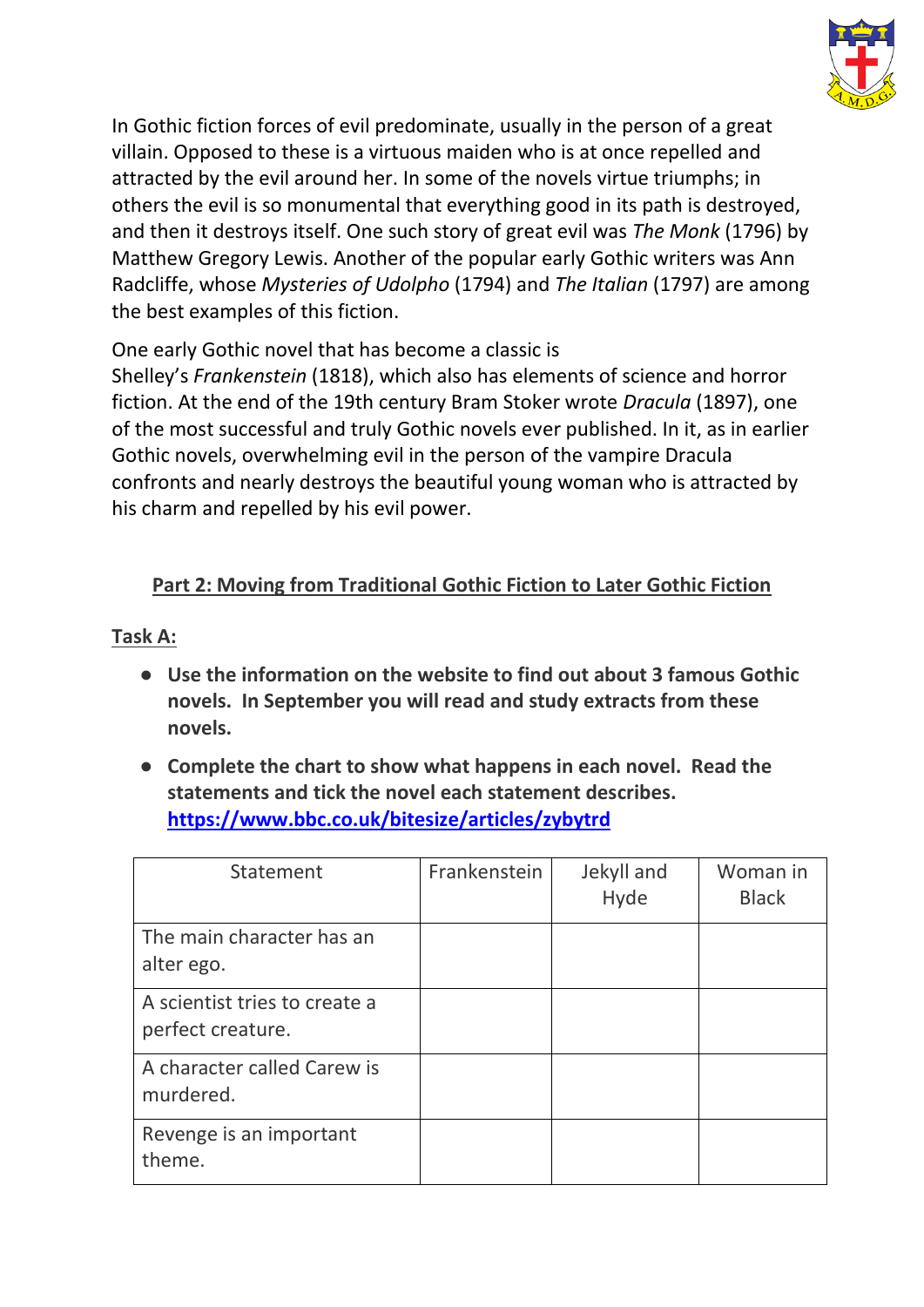

| A character is haunted by<br>noises.                      |  |  |
|-----------------------------------------------------------|--|--|
| An evil character doesn't<br>repent for his crimes.       |  |  |
| The story begins on Christmas<br>Eve.                     |  |  |
| A scientist rejects the creature<br>he creates.           |  |  |
| The main character is a<br>solicitor called Arthur Kipps. |  |  |

## **Task B:**

- **Use the short films on the website to find out about how the Gothic genre evolved in the 19th Century and answer the questions. [https://www.bbc.co.uk/teach/spine-chillers-and-suspense-a-timeline](https://www.bbc.co.uk/teach/spine-chillers-and-suspense-a-timeline-of-gothic-fiction/zvr9vk7)[of-gothic-fiction/zvr9vk7](https://www.bbc.co.uk/teach/spine-chillers-and-suspense-a-timeline-of-gothic-fiction/zvr9vk7)**
- **You will need to watch the films on** *The Castle of Otranto***,** *Frankenstein*  **and** *The Strange Case of Dr Jekyll and Mr Hyde*

#### **The Castle of Otranto:**

1) What do you think the presenter means when he describes Gothic fiction as "a bundle of motifs"?

#### **Frankenstein:**

- 2) What gave Mary Shelley her inspiration for writing *Frankenstein*?
- 3) List 2 features of the monster's appearance in *Frankenstein*.
- 4) How does Victor react to and treat the monster he has created?
- 5) What causes the monster to become wicked?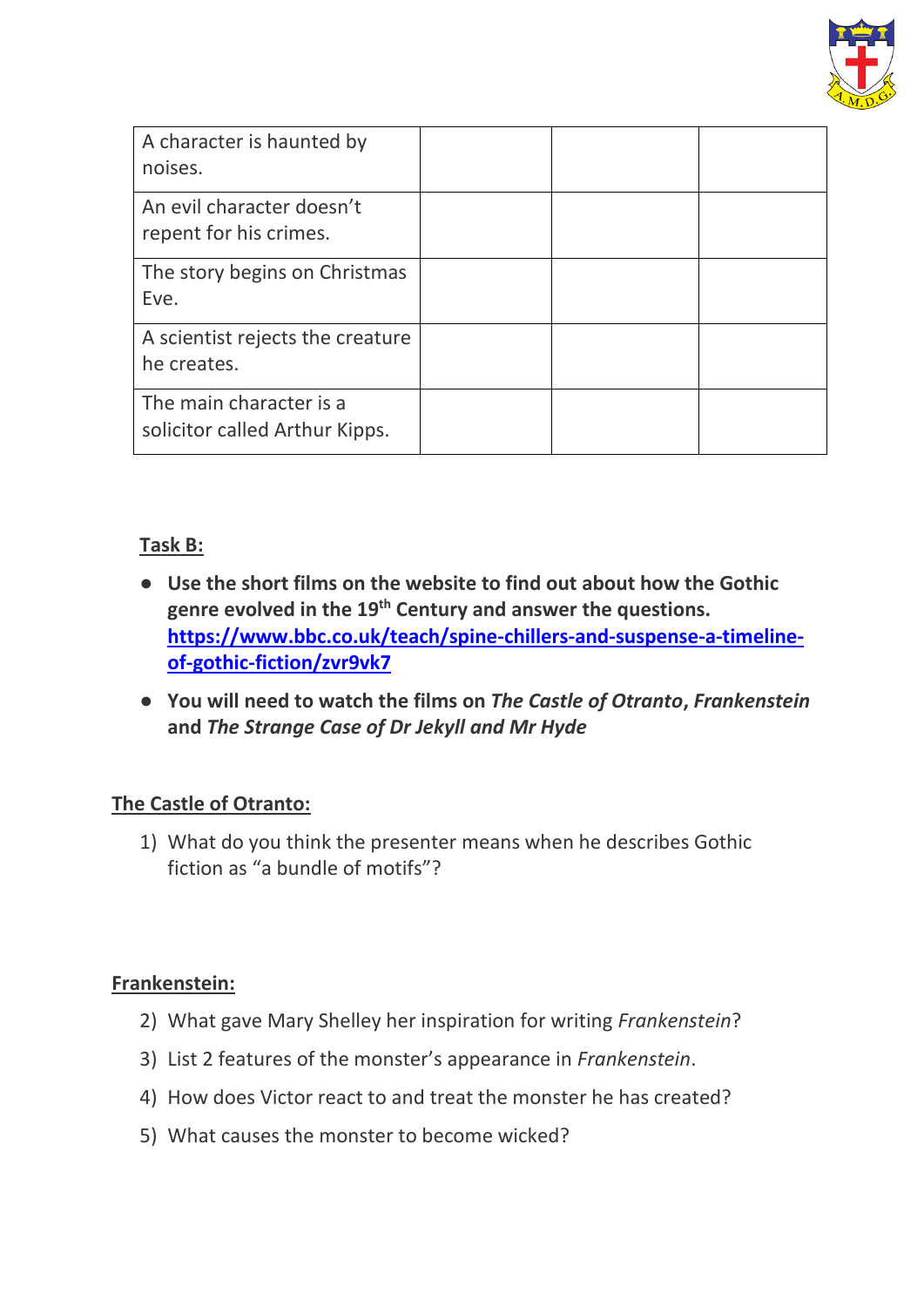

# **The Strange Case of Dr Jekyll and Mr Hyde:**

- 6) Dr Jekyll and Mr Hyde was performed as a play in London's West End. What event happened 2 days after the play opened?
- 7) Why did some people confuse the murderer Jack the Ripper with the fictional character of Dr Jekyll / Mr Hyde?

# **Part 3: Vocabulary**

## **Learn the following terms relating to Gothic fiction for a test in September.**

**Alter-ego:** a second and different version of yourself

**Chronological:** following in the order events happened

**Cliffhanger:** exciting or uncertain ending

**Degenerate:** a non human creature which is corrupt or immoral, or less complex than a human.

**Disgust:** hatred or loathing

**Dread:** worry or anxiety

**Foreboding:** a feeling that something bad will happen

**Foreshadow:** a hint about what will happen later

**Gothic:** a literary genre which uses mystery and intrigue, the supernatural and what is unknown

**Horror:** intense fear, shock or disgust

**Juxtapose:** opposite

**Motif:** a recurring idea or symbol in a text

Narrative perspective: narrator's point of view e.g. 1<sup>st</sup> or 3<sup>rd</sup> person

**Narrative shift / Shift in perspective:** when the writer moves our attention to something else

**Overreacher:** mental and emotional

**Pathetic Fallacy:** weather or nature to create mood